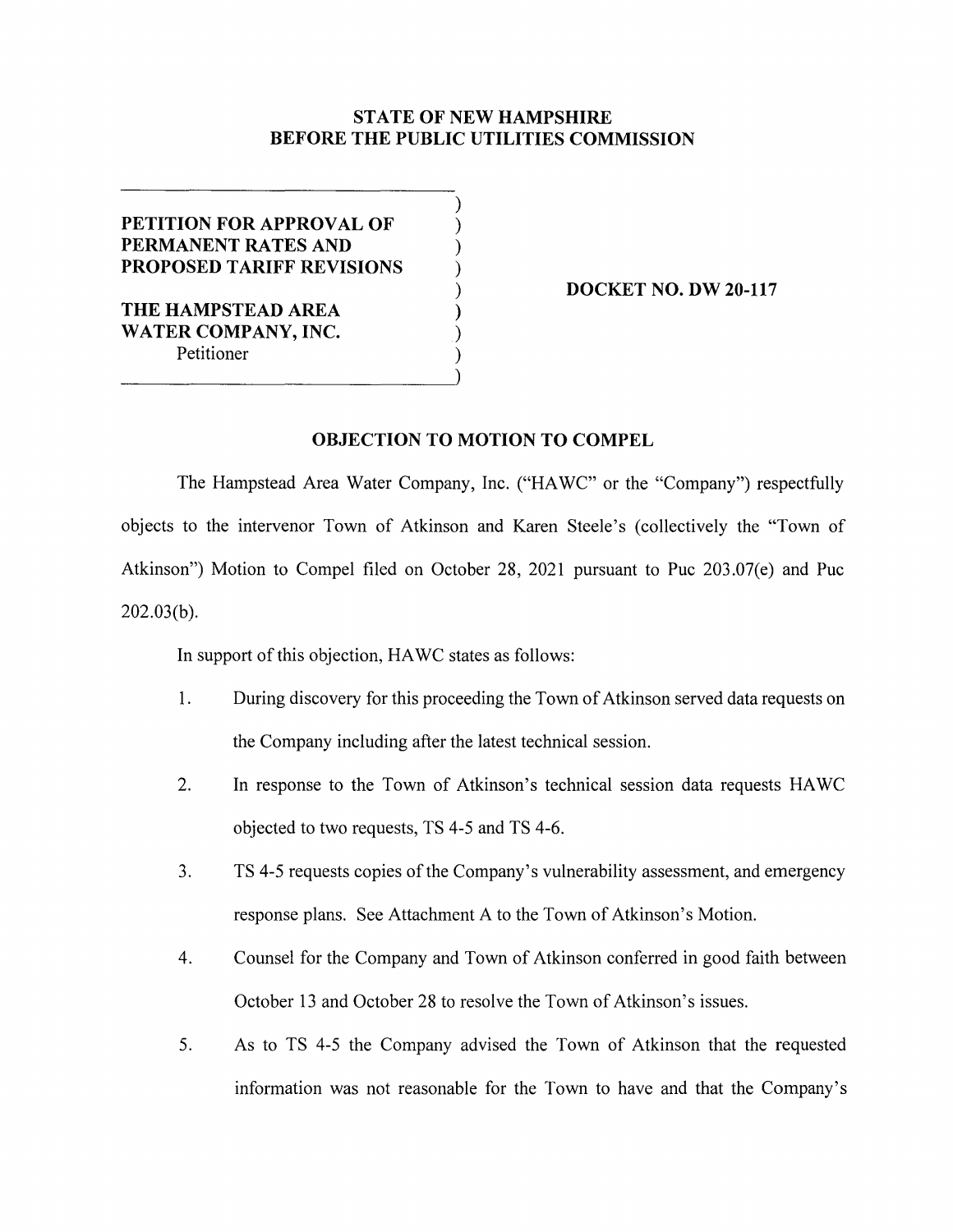operations could be jeopardized if the information got into the wrong hands because it contains sensitive information as to the Company's vulnerabilities. See Exhibit A to this objection, attached.

- 6. This is especially important in this case because on Friday September 24 the Company learned from the Town of Atkinson's counsel it plans to publish all data requests and the Company's respective responses. See Exhibit B to this objection, attached. While counsel did offer a protective order, there have been to date at least five Town of Atkinson "representatives" involved in this case that are known- two administrators, two selectmen, and Ms. Steele – and to identify all that would be subject to such a protective order would take on a life of its own.
- 7. In addition, the New Hampshire Department of Environmental Protection agrees with the Company that the emergency plan and vulnerability assessment should not be produced, citing RSA 91-A:5. See attached Exhibit C.
- 8. TS 4-6 requests the Company provide the Town of Atkinson a copy of The American Association (sic) Water Works Association ("AWWA") standards referred to in the Company's previous data request responses. See Attachment B to the Town of Atkinson's Motion.
- 9. The Company supplemented its response by providing a copy of the Copyright mark on the requested information asserted by A WWA. The Company during its good faith conference provided the Town of Atkinson information on how it could obtain its own subscription to the AWWA website to access such standards on its own, and also offered to request consent from A WWA to provide the Town of Atkinson copies of its standards. See Exhibit A. See also the provided Copyright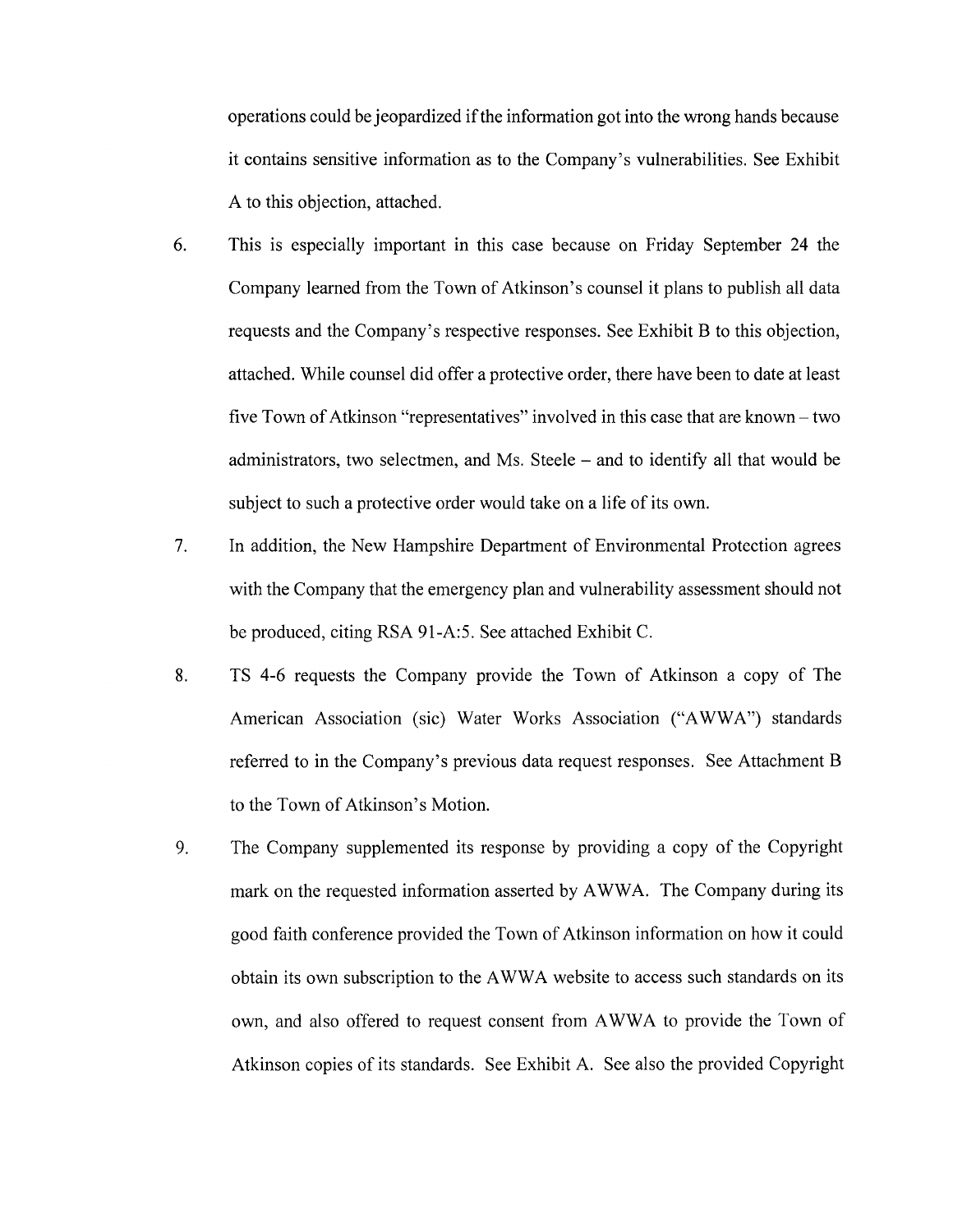assertion in Attachment B to the Town of Atkinson's Motion (Reproduction…of this material is prohibited, except with written permission from the publisher). It is puzzling why the Town of Atkinson will spend by many factors more money litigating this issue when it can easily obtain the standards it wants directly from AWWA for less cost. In all events the Commission, a state agency, cannot order a party to violate federal (copyright) law.

- 10. For these reasons, HAWC requests that the Commission deny the Town of Atkinson's Motion to Compel.
- 11. Alternatively, HAWC requests the Commission issue a protective order should it grant the Town of Atkinson's Motion, require all Town of Atkinson representatives receiving such information to sign an agreement not to disclose such information to any third party, and further order the Town of Atkinson to not publish such information in any manner.

WHEREFORE, The Hampstead Area Water Company, Inc., respectfully requests the Commission deny the Town of Atkinson's Motion to Compel, or alternatively should the Commission grant the Motion, require all Town of Atkinson representatives receiving such information to sign an agreement not to disclose such information to any third-party, and further order the Town of Atkinson to not publish such information in any manner.

Respectfully submitted,

THE HAMPSTEAD AREA WATER COMPANY, INC.

*/s/ Anthony S. Augeri, Esq.* \_\_\_ Anthony S. Augeri, Esq., General Counsel

Dated: November 8, 2021